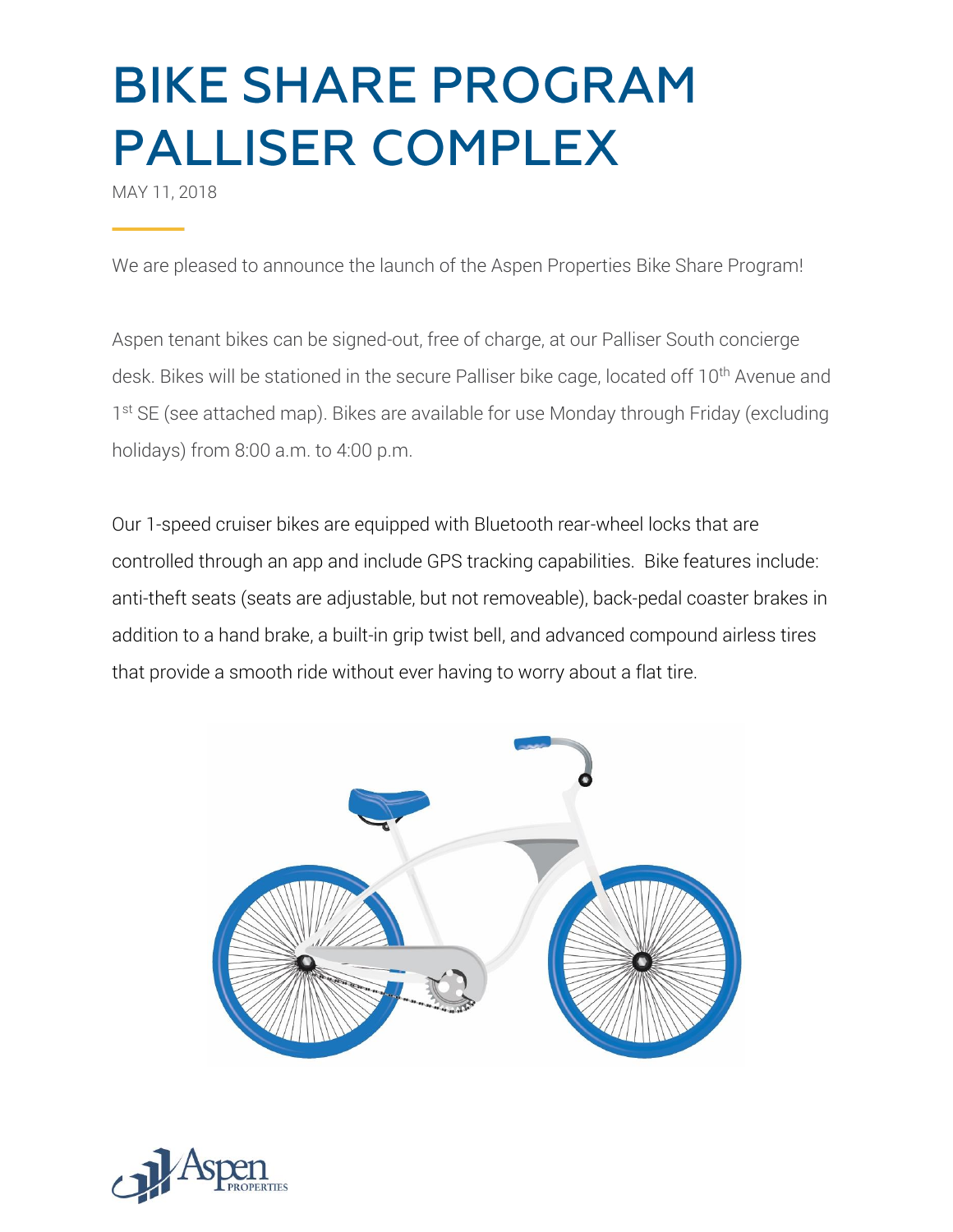MAY 11, 2018

### TO JOIN THE BIKE SHARE PROGRAM

Step 1: Download the **Bloom Bike app** from the App Store (iOS and Android)



**Bloom Bikes Bloom Bike Sharing** 

Step 2: Create an account by first entering your device phone number; the system will send a 4-digit confirmation code via text, that you must input to proceed. Continue to create your account by entering your email address and name.

Step 3: Scan the QR code below to find an Aspen Bike:







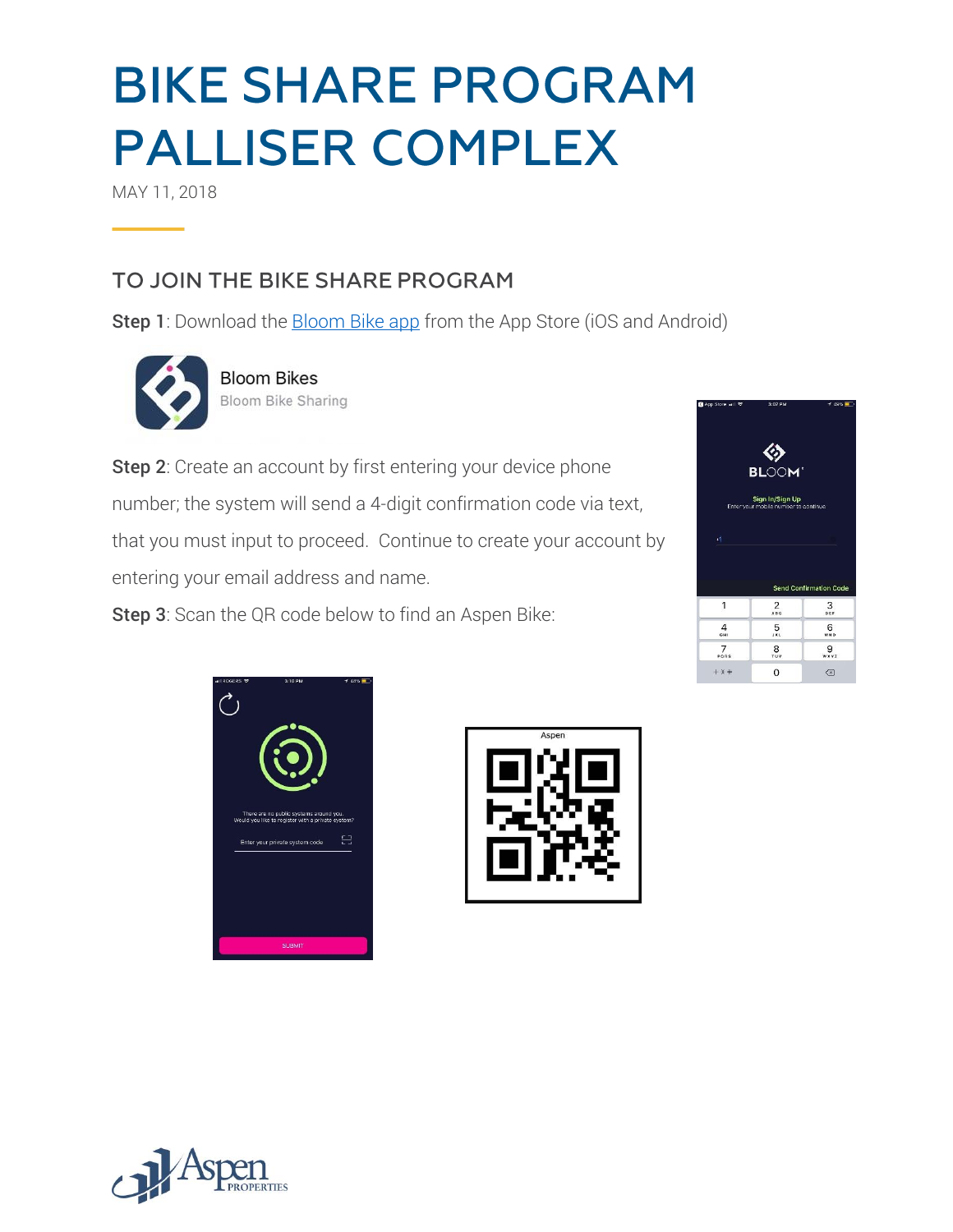MAY 11, 2018

**Step 4:** Review and accept the Terms & Conditions of use. Step 5: Once you have created your account and accepted the Terms & Conditions, an application will be sent to an Aspen program administrator. You will receive a welcome email confirmation once you have successfully been accepted into the Bike Share.

### **BORROW A BIKE (START YOUR RIDE)**

**Step 1**: Visit the Palliser South concierge desk for the Bike Sign-Out Sheet. Once you have signed out a bike, you will be provided with a key to one of the bike's u-lock, helmet and access card to the secure bike cage.

**Step 2:** Unlock the u-lock using the key provided by the concierge.

**Step 3**: Open the Bloom app on your smartphone.

**Step 4**: Press the power button  $\left(\begin{matrix}1\end{matrix}\right)$  on the rear wheel ring lock to wake the Bluetooth (lock should make a chirping sound).

**Step 5**: Press the  $\bigoplus$  symbol on the right side of the main app screen and scan the QR code located on the handlebars of the bike. Step 6: The rear wheel lock will open, and your ride is started! We strongly encourage you to use the provided helmet for your safety.





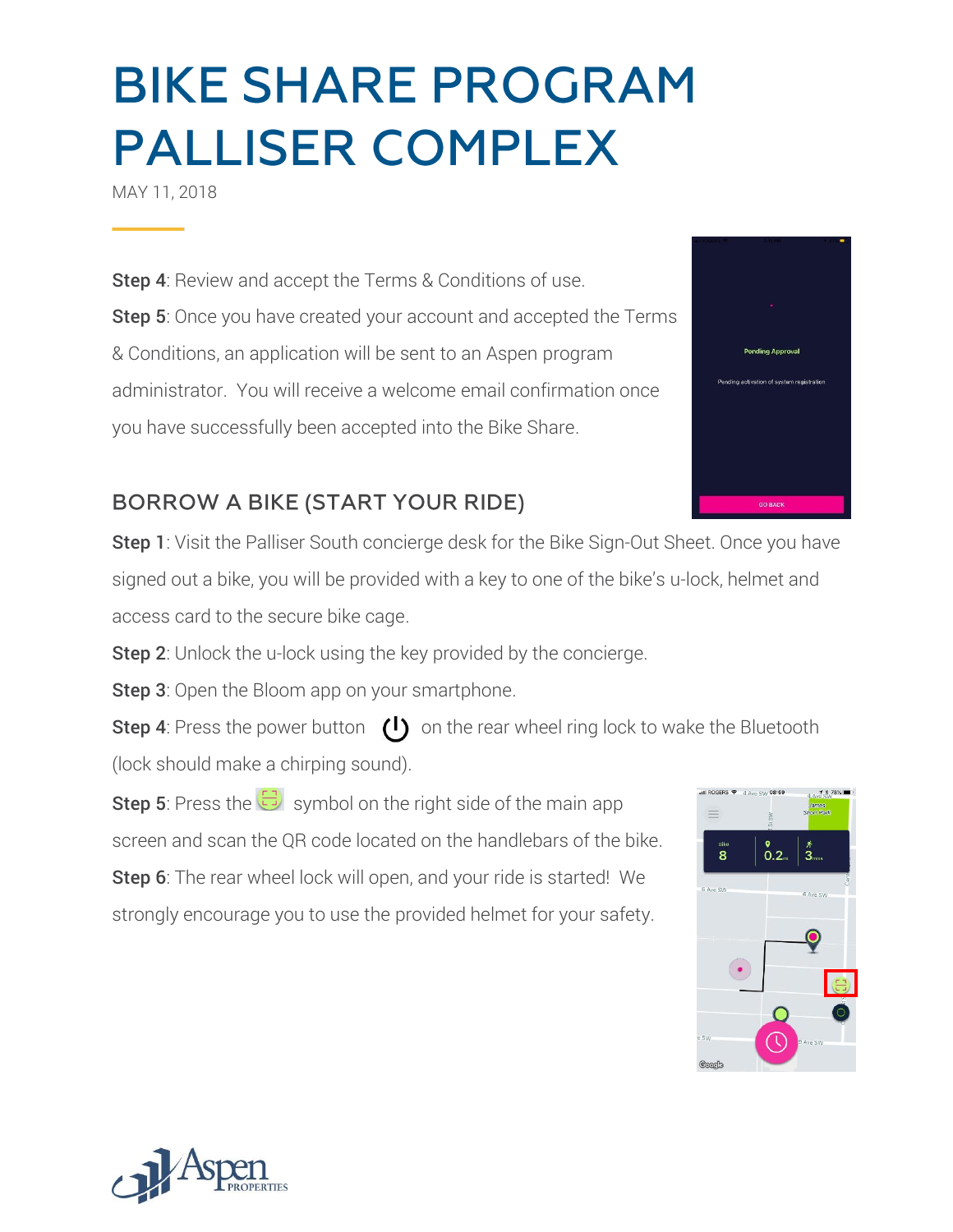MAY 11, 2018

#### **PAUSE YOUR RIDE**

If your ride involves a stop at a location other than your starting point, you may pause your ride, lock the bike for up to 4 hours (without 'ending' your ride), and resume your ride back to your starting location (docking station).

**Step 1**: Open the Bloom app, press the power button  $\begin{pmatrix} 1 \\ 2 \end{pmatrix}$  on the rear wheel ring lock to wake the Bluetooth, and  $\left[\begin{array}{c} \blacksquare \end{array}\right]$  press the button in the app.

**Step 2**: At the bottom of your screen you have the option to slide the toggle across to pause your trip.

\*NOTE: if one of the wheel spokes is blocking the ring lock from closing, please rotate the wheel slightly and re-try\*

Step 3: Please use the provided u-lock to attach the bike to a City approved bicycle rack to avoid theft.